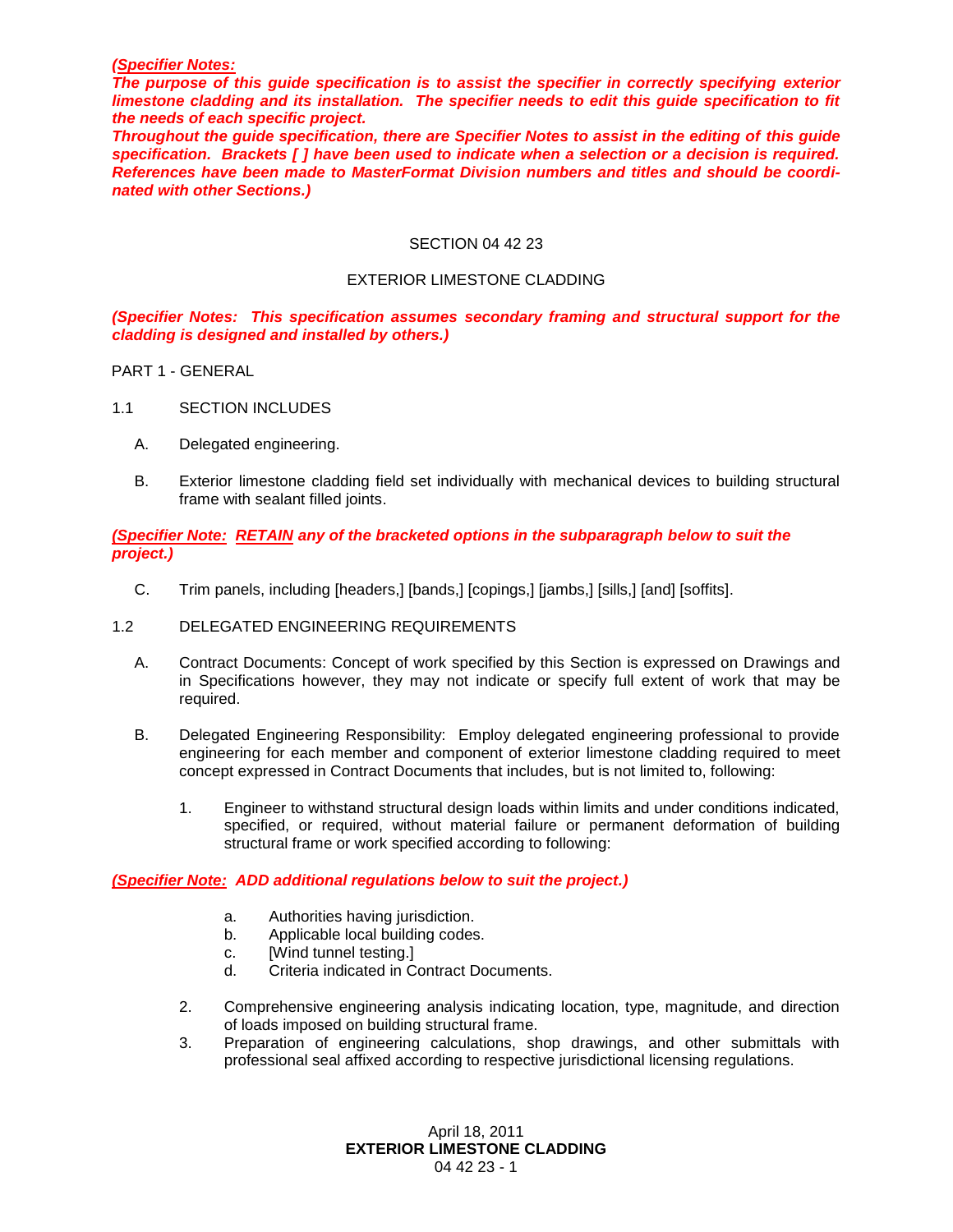- C. Delegated Engineering Assumptions:
	- 1. Allowable working stress for limestone no more than lowest average of initial flexural strength testing, less one standard deviation, as determined by testing specified in PART 1 "Pre-construction Quality Control" Article.
	- 2. Corners and Wind Pressures:
		- a. Corners in Typical Windload Zones: Both surfaces shall be assumed to experience inward and outward design pressures simultaneously.
		- b. Corners in Corner Windload Zones: Simultaneous occurrence of inward design pressure on one surface, and outward design pressure on adjoining surface is not required.
	- 3. A 1/3 increase in allowable working stress for wind or seismic loads not acceptable.
	- 4. Limestone failure defined as cracking or appearance of cracking and spalling at anchor points.
	- 5. Adhesively adhered liner blocks, without dowels, not acceptable.
- D. Safety Factors: Engineer to withstand following load effects without exceeding allowable working stress by following safety factors:
	- 1. Cold-Formed Stainless Steel: As determined by delegated engineering professional consistent with engineering quality standards.
	- 2. Oolitic Limestone: 8.
	- 3. Dolomitic Limestone: 6.
	- 4. Stone Anchor Concentrated Stresses: 10.
	- 5. Post-Installed Anchors in Concrete: 5 according to ASTM E 488.
	- 6. Post-Installed Anchors in Masonry: 6 according to ASTM E 488.
- E. Cladding Quality Standards:
	- 1. ASTM C 1242.
	- 2. ILI Indiana Limestone Handbook.
- F. Delegated Engineering Quality Standards: Determine allowable working stresses of products according to following unless other standards are required by authorities having jurisdiction or applicable local building codes:
	- 1. Limestone: Physical properties based on testing according to ASTM C 568.
	- 2. Cold-Formed Stainless Steel:
		- a. ASCE 8 Standard Specifications for the Design of Cold-Formed Stainless Steel Structural Members.
		- b. AISI SG-673, Cold-Formed Steel Design Manual, Part 1, Specifications for the Design of Cold-Formed Steel Structural Members, and Addendum.

### 1.3 SUBMITTALS

- A. Product Data: Manufacturers technical literature for each product indicated, specified or required.
- B. Shop Drawings: Detailed plans, elevations, sections, and large-scale details of products; include following:
	- 1. Seal of delegated engineering professional.
	- 2. For structural attachments including following: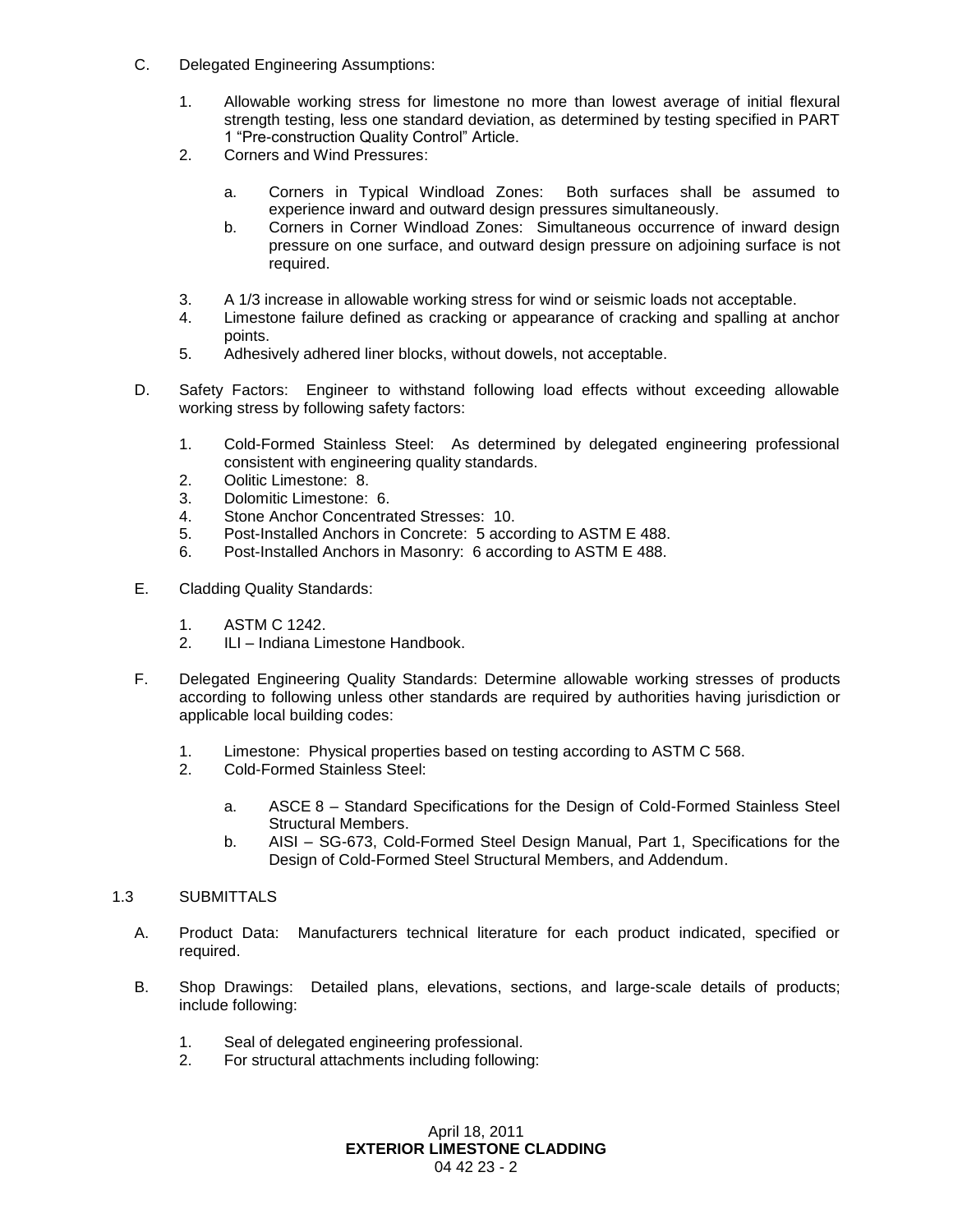- a. Direction and working stresses of loads imposed by anchors, fasteners, and attachment devices.
- b. Direction and working stresses of each movement type specified under delegated engineering and performance requirements.
- 3. Limestone variety, profiles, thickness, dimensions, face finish, direction of grain, slots, holes, miters, corner conditions, and tolerances.
- 4. Trim panels, including [headers,] [bands,] [copings,] [jambs,] [sills,] [and] [soffits].
- 5. Individually number each piece of limestone to correspond to number marked on back of limestone after fabrication.
- 6. For anchors and fasteners, manufacturers, products, types, sizes, lengths, spacings, embedment, and edge distances of attachment devices.
- 7. Loose, cast-in, and field-set hardware, inserts, and connections.
- 8. Material descriptions, types, sizes, and profiles for isolation between dissimilar surfaces.
- C. Samples for Verification:
	- 1. Limestone Panels: Full-size samples for each different limestone panel showing full range of exposed color and finish to be expected.
	- 2. Accessories: Samples of manufactured products, including anchors, ties, cavity drainage material, flashing materials, weeps, vents, and other accessories.
	- 3. Flashing: Samples of each shape, profile, intersection and transition required, not less than 12 inches long, including end dam, and splice/lap joint for lintel/shelf angle flashing; demonstrate soldering quality.
- D. Installer Qualifications: Written data for company, principal personnel, experience, and training required by PART 1 "Quality Assurance" Article.
- E. Delegated Engineering Calculations: Engineering calculations, sealed by delegated engineering professional, for portion of work designated as delegated engineering; Test reports not acceptable substitute for calculations.
- F. Limestone Availability Certification: After samples are approved, certify availability of each limestone variety in sufficient quantities for work.
- G. Fastener and Anchor Test Reports: Certified reports of last completed set of mechanical tests for each device.

### 1.4 QUALITY ASSURANCE

- A. Installer Qualifications:
	- 1. Experience: Company with not less than 5 years experience in performing specified work similar to scope of this Project, and with a record of successful in-service performance, and sufficient production capability, facilities and personnel, to produce required work.
	- 2. Supervision: Installer shall maintain a full time supervisor on job site during times specified work is in progress and who has minimum 10 years experience in installing systems similar to type and scope required for this project.
- B. Sheet Metal Flashing Installer Qualifications: Sheet metal firm experienced with proper fabrication and installation of specified work similar in design, material and extent to scope of this project, and with a record of successful in-service performance and completion of projects for minimum 10 years.
- C. Delegated Engineering Professional Qualifications:
	- 1. Professional engineer legally authorized to practice in jurisdiction where Project is located.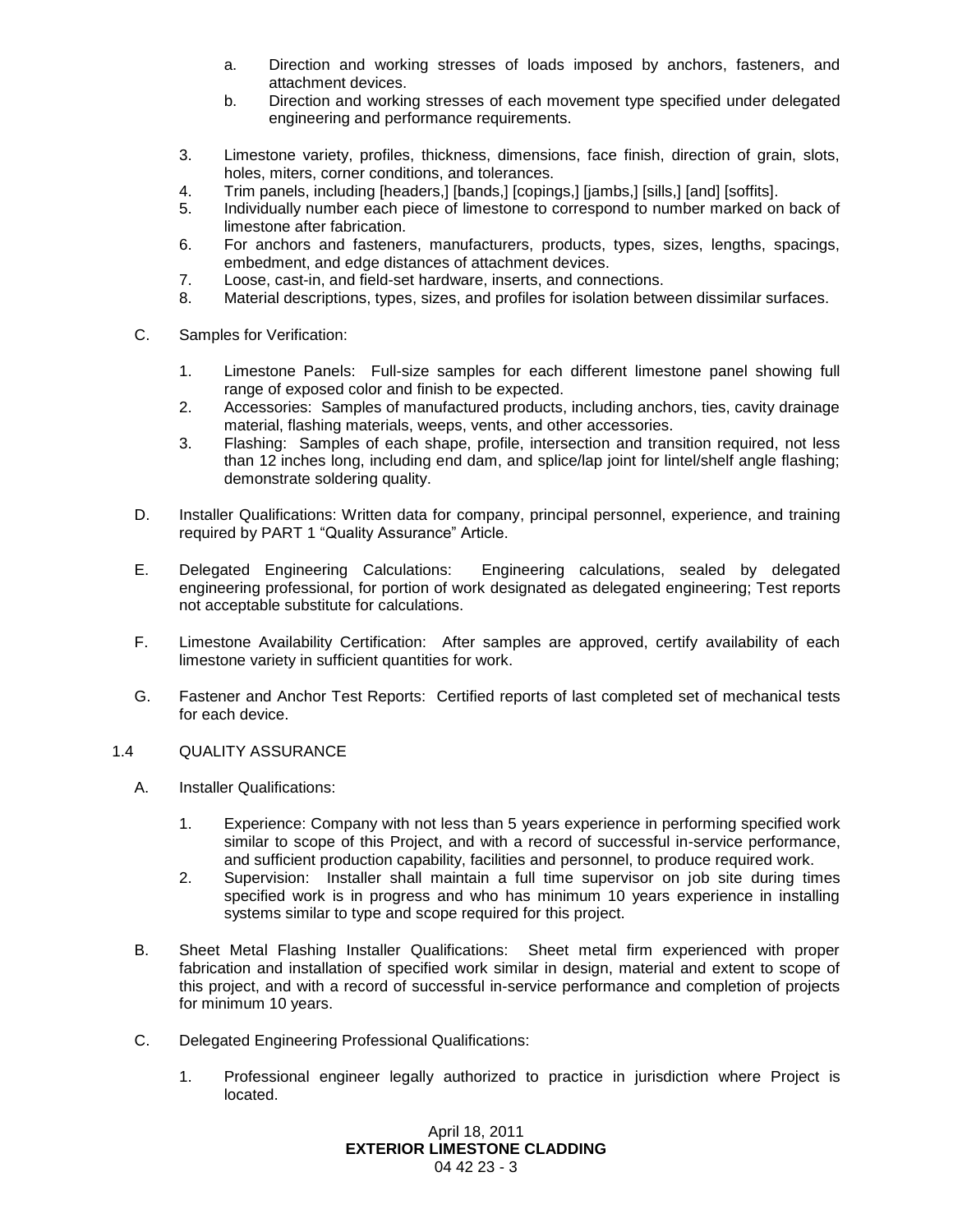- 2. Experienced in providing engineering services of kind indicated resulting in installations of limestone cladding similar to this Project in material, design, and extent.
- D. Mockups: Before beginning work of this Section, build as many mockups as required to verify selections made under submittals and to demonstrate aesthetic effects and for work execution. Use materials and installation methods specified.
	- 1. Build 48 inch square for each type of cladding finish.
	- 2. Locate at locations indicated or, if not indicated, as directed by Architect; facing south.
	- 3. Clean exposed faces.
	- 4. Notify Architect 7 days in advance of dates and times when mockup will be constructed.
	- 5. Protect approved mockups from elements with weather-resistant covering.
	- 6. Maintain during construction in an undisturbed condition as a standard for judging completed work.
	- 7. Approval is for following qualities; approval does not constitute approval of deviations from Contract Documents, unless specifically approved by Architect in writing:
		- a. Color, texture, and blending of limestone units.
		- b. Relationship of sealant colors to limestone units.
		- c. Tooling of joints.
		- d. Other aesthetic qualities as determined by Architect.
	- 8. When directed, demolish and remove mockups from site, including foundations.
- E. Pre-Installation Conference:
	- 1. Conduct at Project site.

## *(Specifier Note: EDIT attendees in brackets that are appropriate to project conditions.)*

- 2. Attendees include Owner, Contractor, Architect, limestone cladding installer, [cold-formed steel stud framing installer], [sheathing installer], [weather barrier installer], [concrete masonry installer], [cast-in-place concrete installer], Technical Representative of Manufacturer, and Owner's testing agency.
- 3. Review Contract Document requirements.
- 4. Review approved submittals.
- 5. Review installation procedures, including, but not limited to:
	- a. Handling, storing and protecting products and materials.
	- b. Evaluation of substrates on which limestone cladding will be installed.
	- c. Fabrication and placement of flashings.
	- d. Setting limestone cladding.
	- e. Anchoring and attaching limestone cladding.
	- f. Protecting installed limestone cladding, including stain prevention.
	- g. Cleaning installed limestone cladding.
- 6. Tour representative areas of required work, discuss and evaluate for compliance with Contract Documents, including substrate conditions, surface preparations, sequence of installation and other preparatory work performed by other installers.
- 7. Review required inspection and testing procedures.
- 8. Review forecasted weather conditions and procedures for coping with unfavorable conditions.
- 9. Record discussions, including decisions and agreements reached, and furnish copy of record to each party attending.
- 1.5 DELIVERY, STORAGE, AND HANDLING
	- A. Limestone and Accessories: Store and handle according to following: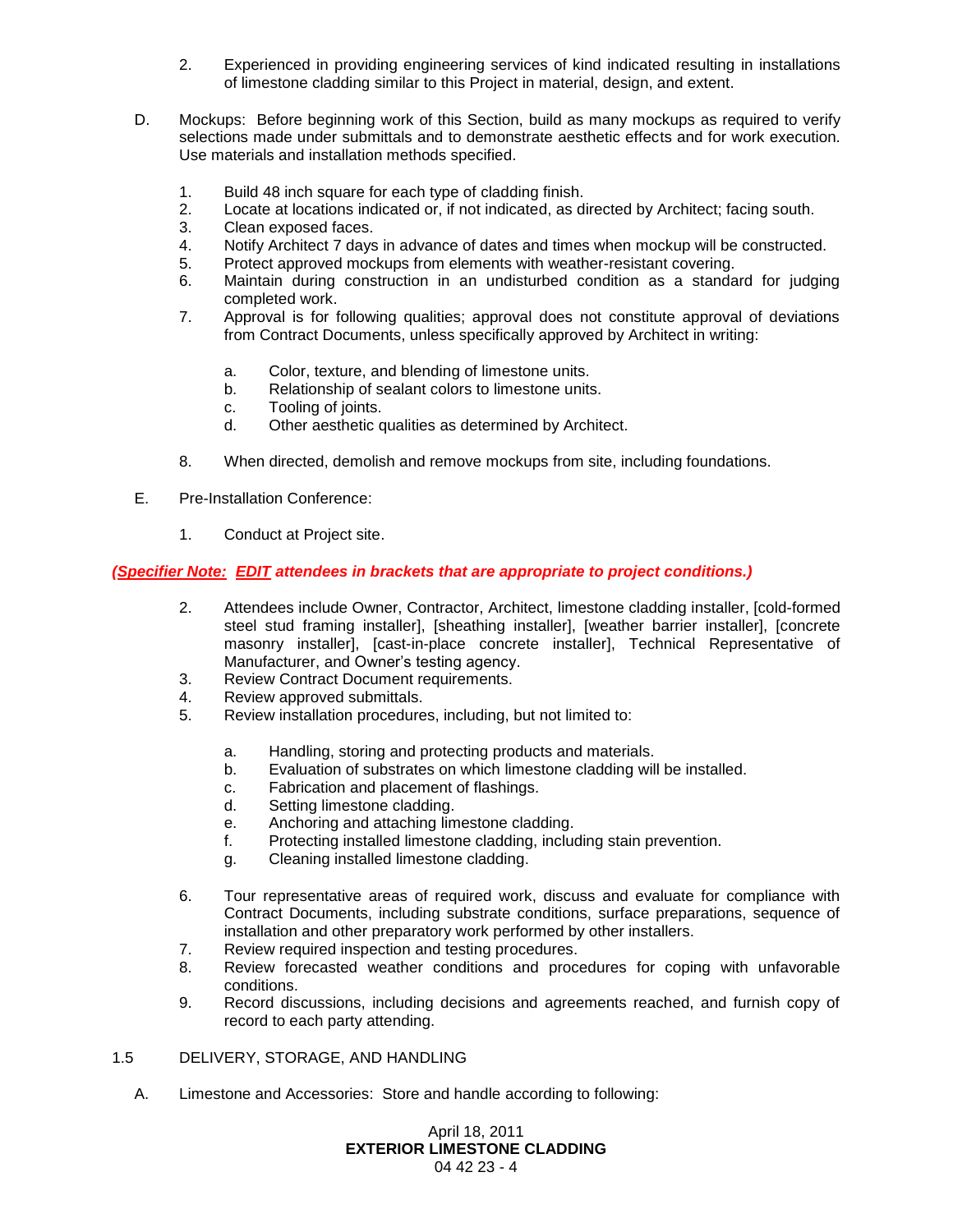- 1. To prevent deterioration or damage due to contaminants, breaking, chipping, or other causes.
- 2. ILI The Contractors Handbook on Indiana Limestone.

# 1.6 FIELD CONDITIONS

- A. Stain Prevention: Prevent mortar and soil from staining exposed limestone.
	- 1. Protect base of walls from rain-splashed mud and mortar splatter.
	- 2. Protect sills, ledges, projections, and adjacent construction from mortar droppings.
	- 3. Prevent rain from splashing mortar droppings or dirt from scaffolding onto face of exposed limestone.

PART 2 - PRODUCTS

## 2.1 LIMESTONE

A. Material Quality Standard: ASTM C 568, Classification II or III.

## 2.2 LIMESTONE PANELS

A. Basis of Design: Contract Documents are based on limestone panels fabricated by Earthworks, Inc. to establish a standard of quality.

## *(Specifier Note: RETAIN one of bracketed options in subparagraph below.)*

1. Selection: [Aux Vases Buff][Aus Vases Blue][Country Villa][Dove Gray][EW Gold] [Pewter Mist].

*(Specifier Note: CONFIRM with manufacturer thickness that would be required for the size of panels used on the project.)*

2. Dimensions: [ - insert for width, length, height, and depth as required - ].

*(Specifier Note: RETAIN one of bracketed options in subparagraph below.)*

- 3. Finish: [Smooth][Sandblasted][Bushhammered][Rockfaced].
- 2.3 INSTALLATION MATERIALS
	- A. Setting Shims and Buttons: One of following, of thickness necessary to prevent point loading of limestone on anchors, and of depths to suit anchors without intruding into required depths of pointing materials.
		- 1. High Density Plastic:
			- a. Description: Fire retardant, engineered copolymer plastic with compressive strength of not less than 10,000 psi.
			- b. Acceptable Manufacturer and Product: Korolath of New England, Inc.; Korolath Stone Shims.
		- 2. Stainless Steel: ASTM applicable to device, Type 304.
	- B. Pin Grommets: Rubber or neoprene of diameter required for pin and wall thickness to accommodate differential volumetric expansion of limestone.
	- C. Elastomeric Setting Pads: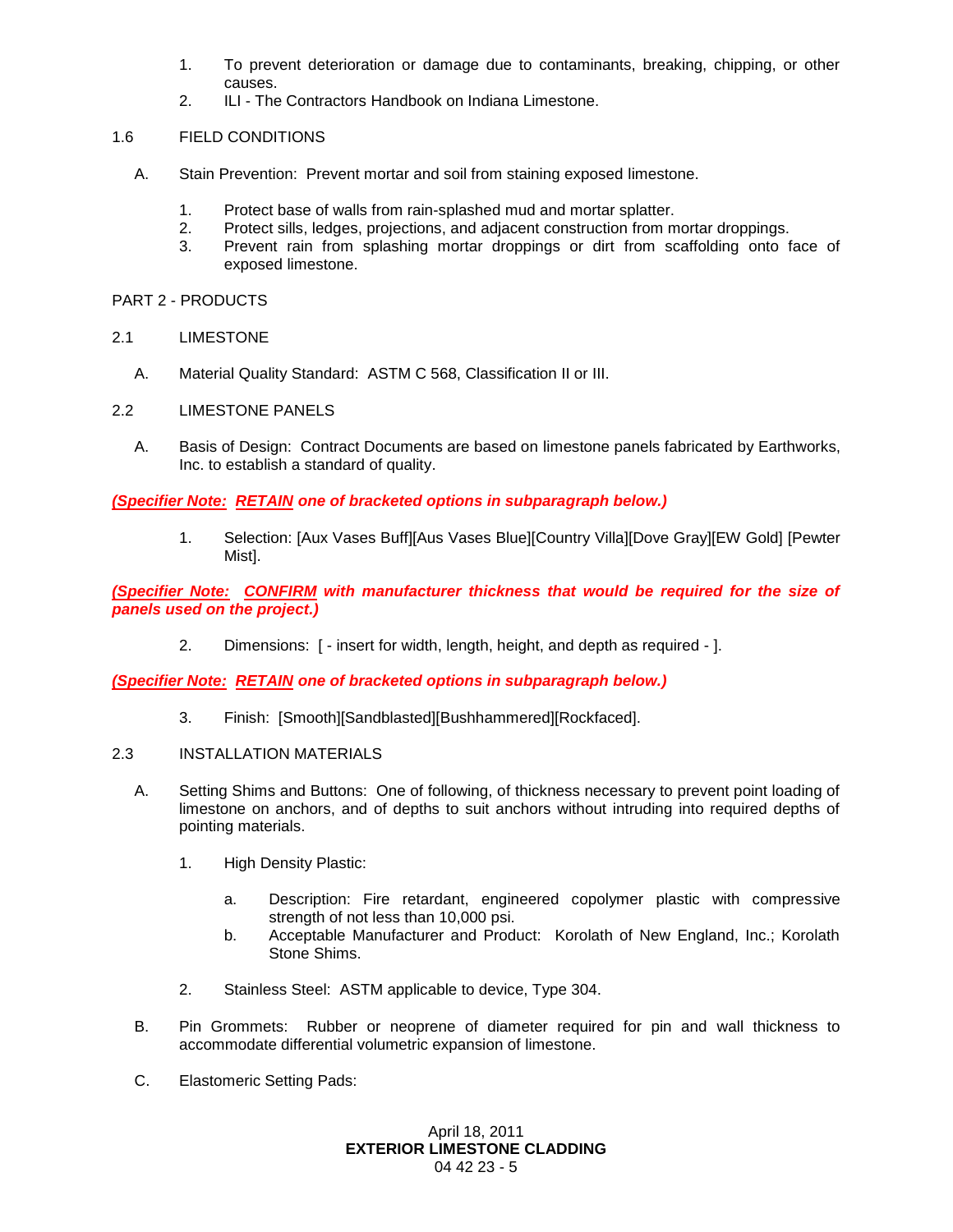- 1. Product Quality Standard: AASHTO M 251.
- 2. Minimum Physical Properties:
	- a. Hardness: 50 to 70 Shore, Type A durometer according to ASTM D 2240.
	- b. Tensile Strength: Not less than 2,250 psi according to ASTM D 412.
- 3. Description: Plain, vulcanized, 100 percent polychloroprene (neoprene) elastomer, molded to size or cut from a molded sheet.
- D. Cementitious Dampproofing for Limestone: Non-staining, non-corrosive cementitious products recommended by ILI and compatible with joint sealants.
- E. Weep Baffles: PVC coated, open cell, reticulated urethane foam, of density required for application.
- F. Sealants for Joints in Limestone Cladding and Filling Kerfs: Silicone as specified in appropriate Division 07 Section.
- 2.4 EMBEDDED FLASHING MATERIALS

*(Specifier Note: There are several flashing materials and methods that are commonly used, therefore editing of this Article is required to compliment the flashing details indicated on the Drawings. This guide specification offers several types of embedded flashing.)*

*(Specifier Note – Flashing Type 1 – Field Assembled Metal-Membrane: This method utilizing a sheet metal, rubberized asphalt membranes, and termination bars. If this method is selected, RETAIN one of the first two paragraphs below for the sheet metal, the solder paragraph, and the rubberized asphalt membrane paragraph.)*

- A. Copper: One of following mill non-patinated:
	- 1. ASTM B 370, Temper H00, cold-rolled copper sheet, 16 ounces per square foot weight or 0.0216 inch thick, unless noted otherwise.
	- 2. ASTM B 370, Temper H01, high-yield copper sheet, 12 ounces per square foot weight or 0.0162 inch thick, unless noted otherwise.
- B. Stainless Steel: ASTM A 240 or ASTM A 666, Type 304, 2D annealed finish, not less than 0.0250 inch (24 gage) thick, unless noted otherwise.

*(Specifier Note: RETAIN one of bracketed options in paragraph below; Sn50 is for copper and Sn60 is for stainless steel.)*

- C. Solder: ASTM B 32, [Grade Sn50, 50 percent tin and 50 percent lead.][Grade Sn60, acid flux recommended by sheet manufacturer.].
- D. Rubberized Asphalt Membranes: Not less than 40 mils thick, cold applied, self-adhering sheet consisting of cross-laminated polyethylene film laminated to rubberized asphalt adhesive, with release-paper backing.

*(Specifier Note – Flashing Type 2 – Single Flexible Sheets: This method utilizing a single sheet of flexible material. If this method is selected, RETAIN any one of the paragraphs below. None of these materials can be exposed to the exterior and should only be specified for details that will fully enclose the flashing.)*

A. Copper Laminated Sheets: Not less than 5 ounces per square foot copper sheet bonded between 2 layers of glass-fiber cloth.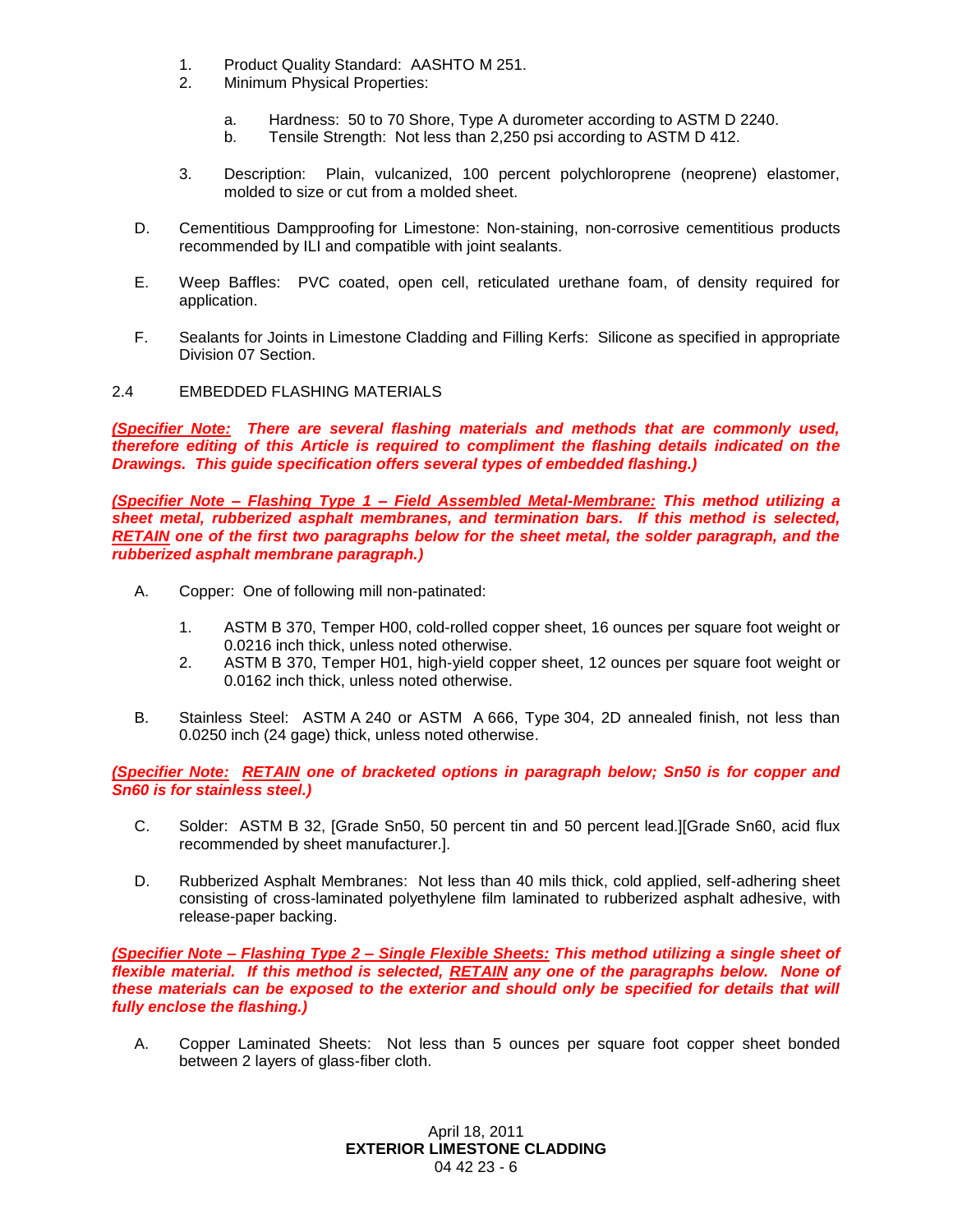- B. Asphalt Coated Copper Sheets: Not less than 5 ounces per square foot copper sheet coated with flexible asphalt.
- C. EPDM Sheets: ASTM D 4637, ethylene-propylene-diene terpolymer sheet, not less than 0.040 inch thick.
- D. Sealant for Sheet Metal Flashing: ASTM C 920, chemically curing silicone sealant; of type, grade, class, and use classifications required to seal joints in sheet metal flashing and trim and remain watertight.

*(Specifier Note – Flashing Type 3 – Pre-Manufactured Metal-Membrane: This method is similar to Type 1, however, the various materials are pre-manufactured and ready to set in place without the need to assemble the various components. If this method is selected, RETAIN paragraphs below.)*

- E. Pre-Manufactured Metal-Membrane System:
	- 1. Description: Pre-assembled and pre-cut flashing unit composed of following components in single unit:
		- a. Stainless Steel Drip Edge:
			- 1) Material Quality Standard: ASTM A 240 or A 666, Type 304, 2D annealed finish.
			- 2) Description: 3 inch wide by length of unit of not less than 0.0140 inches (28 gage) thick metal with hemmed drip edge bent down to 30 degree angle.
		- b. Flexible Flashing Material: Minimum 40 mils thick polymeric membrane, reinforced with synthetic fibers, ultraviolet degradation resistant, incorporating DuPont's Elvaloy© KEE, keytone ethylene ester, polymer.
		- c. Weep Material: 3/16 inch thick woven mesh composed of recycled polyester adhered to flexible flashing molded and shaped in open weave configuration to maintain drainage at weeps without being clogged by mortar droppings, size as required to extend across entire width of cavity.
		- d. Termination Bar: High strength plastic strip with holes for attaching to substrate at 6 inches on center, pre-attached to flexible flashing membrane.
	- 2. Dimensions:

### a. Width: 5-1/2 inches.

*(Specifier Note: RETAIN one of bracketed options in subparagraph below.)*

- b. Height: [12] [15] [18] [24] inches.
- 3. Joinery Shapes: Pre-formed of same material as flexible flashing membrane of configuration indicated, specified, or required for application.
- 4. Basis of Design: Contract Documents are based on products specified to establish a standard of quality.
	- a. Manufacturer: MortarNet USA Ltd.
	- b. Product: TotalFlash™.

*(Specifier Note: RETAIN one of bracketed options in subparagraph below; may need to coordinate with structural engineer.)*

F. Steel [Shelf Angles][Loose Lintels]: Steel angles and shapes as specified in Division 05 Section "Metal Fabrications".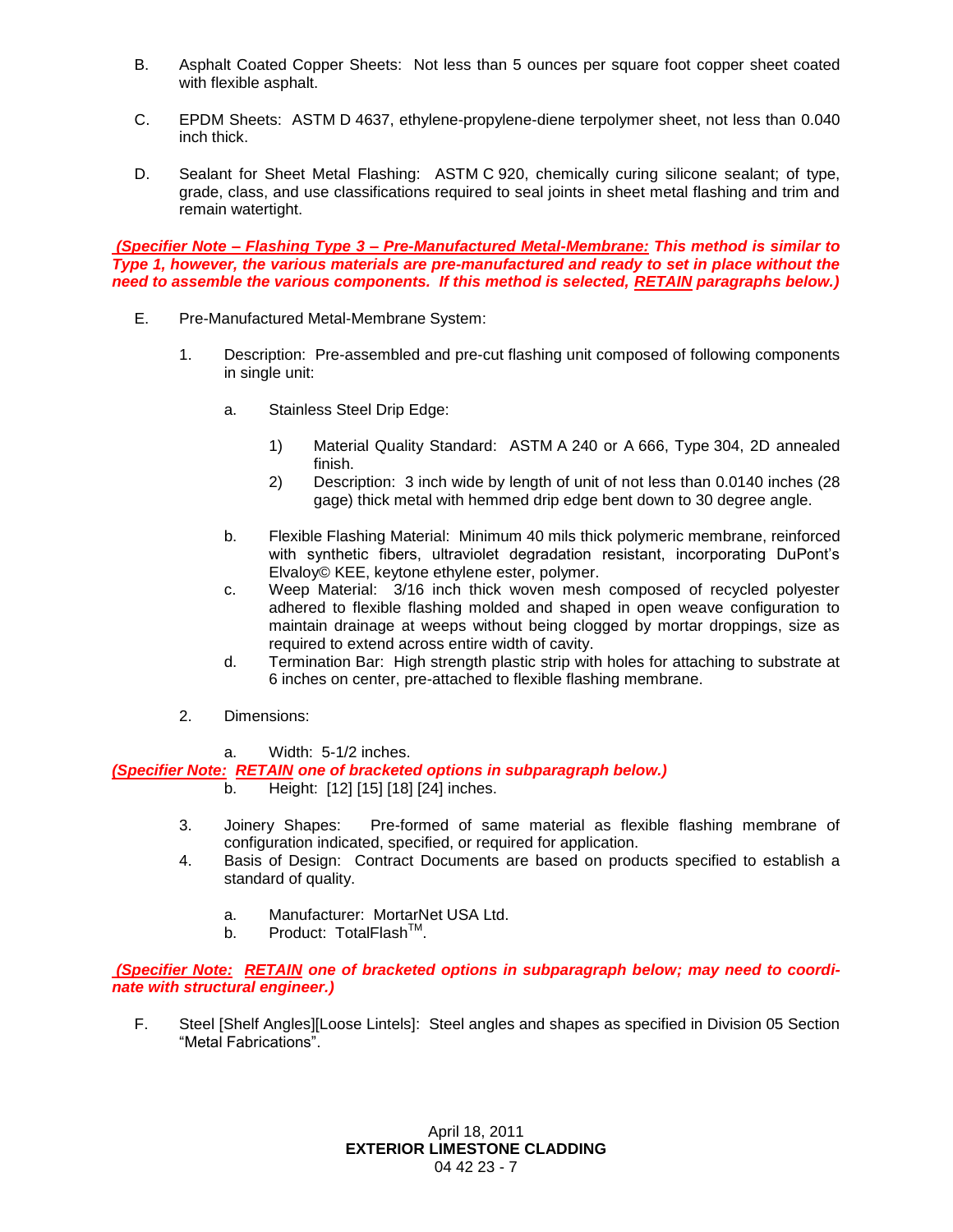*(Specifier Note: If Flashing Type 1 is selected, DELETE weeps, cavity drainage material, and termination bars in three paragraphs below.)*

- G. Weeps: One of following in color selected from manufacturer's standard colors available:
	- 1. Plastic: One-piece, flexible extrusion made from ultraviolet light resistant polypropylene copolymer, consisting of honeycomb matrix of multiple cells, designed to fill head joint with outside face held back 1/8 inch from exterior face of limestone cladding.
	- 2. Mesh: Compressed, 200 denier polyester with 90 percent open mesh and bonded with flame retardant adhesive.

### 2.5 FASTENERS AND ANCHORS

- A. Selection Criteria:
	- 1. Only domestically manufactured anchors and fasteners are acceptable.
	- 2. Diameter, material thicknesses, and lengths as determined by delegated engineering, and as indicated below, sufficient to attach or anchor item to substrate indicated without failure.
- B. Setting Devices:
	- 1. Types: Pins, dowels, clips, anchors, straps, tiebacks, bolts, washers, nuts, and other devices of type, size, and configuration required by delegated engineering or conditions.
	- 2. Material: ASTM for stainless steel applicable to device, Type 304.
	- 3. Available Manufacturers:
		- a. Dur-O-Wall Masonry; a Division of Dayton Superior.
		- b. Fero Corporation.
		- c. Halfen Anchoring Systems.
		- d. Heckman Building Products.
		- e. Holmann & Barnard.
		- f. Krando Metal Products.
- C. Cast-in-Place Concrete Inserts:
	- 1. Material and Finish Product Quality Standards:
		- a. Channels: ASTM A 666, Type 304 stainless steel.
		- b. T-Bolts: ASTM F 738M, Type 304 stainless steel.
		- c. Washers: ASTM A 240 or ASTM A 480, Type 304, stainless steel, dimensions and permissible variations according to ASTM F 436, Type 1 or ASME B18.22.1, Type A, flat; lock washers not acceptable.
		- d. Stainless Steel Nuts: ASTM F 594, Group 1, Alloy 304, nylon inserts.
	- 2. Acceptable Manufacturers:
		- a. Halfen Anchoring Systems.
		- b. Unistrut Corp.
- D. Post-Installed Anchor Bolts for Concrete and Masonry:
	- 1. Product Quality Standards: ACI 318, D.1 and ICC-ES AC193; approved for cracked concrete conditions when used in concrete that is cracked or may become cracked under connected load.
	- 2. Material and Finish: ASTM F 593, Group 1, Alloy 304 stainless steel.
	- 3. Acceptable Manufacturers and Products: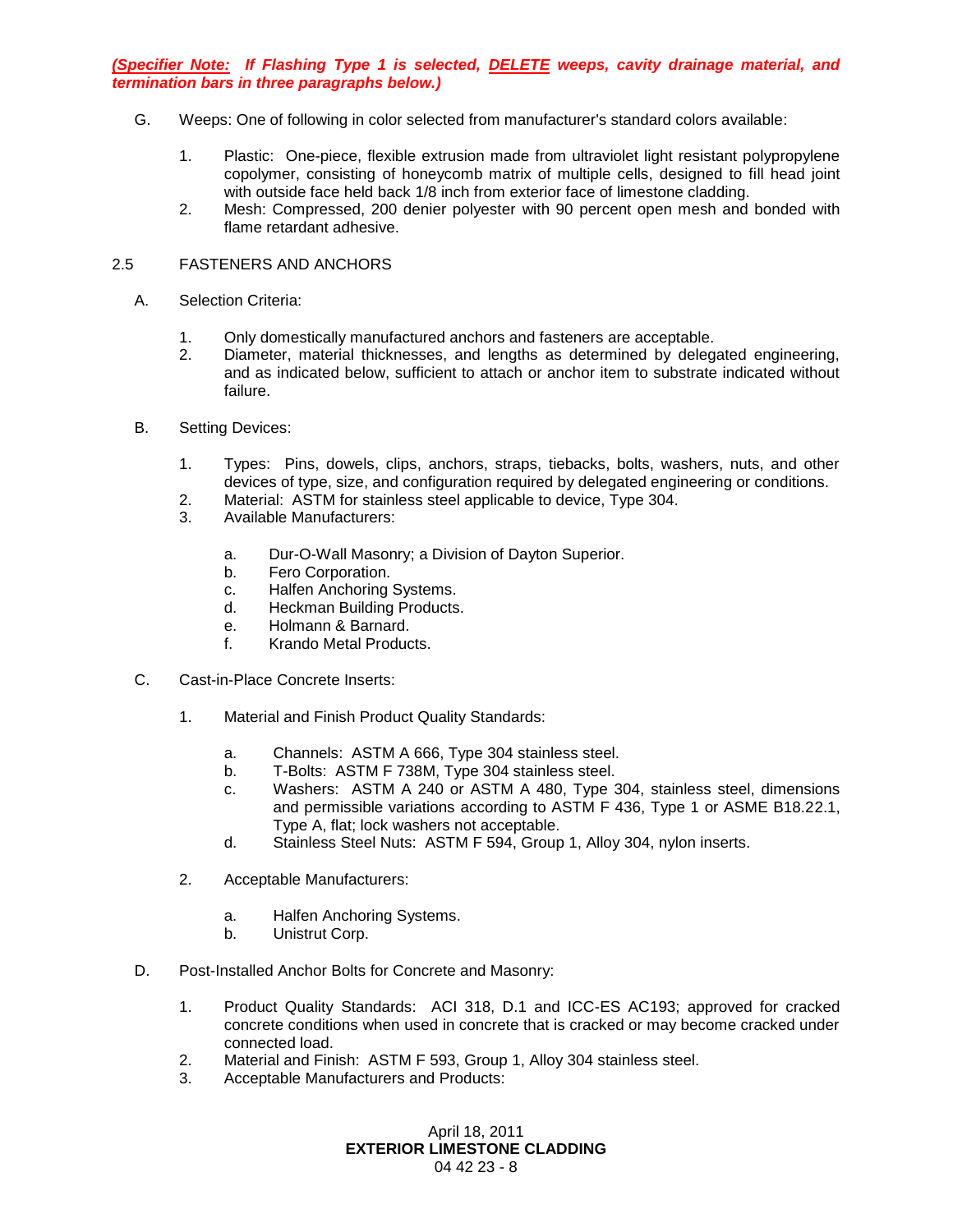- a. ITW; Redhead Truebolt Wedge Anchor.
- b. Powers; Bull Wedge Anchor.
- c. Simpson; Strong-Bolt Wedge Anchor.
- 4. Not Acceptable: Chemical type anchors.
- E. Structural Epoxy Adhesive:
	- 1. Product Quality Standard: ASTM C 881.
	- 2. Description: Solvent free, 100 percent solids, moisture tolerant, high modulus, structural epoxy adhesive, suitable for adhering anchors within limestone shinkages and holes.
	- 3. Basis of Design: Sika Corporation; Sikadur 31, HI-Mod Gel.
	- 4. Acceptable Manufacturers:
		- a. AKEMI.
		- b. Bonstone Materials Corporation.
		- c. Ciba, a Division of BASF.
		- d. ITW Red Head.
		- e. Sika Corporation.
- F. Threaded Fasteners: Stainless steel heavy hexagon structural bolts, heavy hexagon nuts, and hardened washers.
	- 1. Bolts: ASTM F 593, Group 1, Alloy 304.
	- 2. Nuts: ASTM F 594, Group 1, Alloy 304.
- G. Dovetail Anchor Slots: Fabricated from stainless steel sheet, not less than 0.0336 in thick, with bent tab anchors. Prevent intrusion of concrete or debris into slots.
- 2.6 METAL FLASHING FABRICATION
	- A. Field Measurements: Where metal flashing is to fit, cope, or be tailored to other construction, check actual dimensions of other construction by accurate field measurements before fabrication.
	- B. Fabrication Procedures: Fabricate continuous flashings in sections 96 inches long minimum, but not exceeding 12 feet. Provide splice plates at joints of formed, smooth metal flashing.
		- 1. Shop form flashing on a bending brake in lengths practical for application.
		- 2. Shape, trim and hand seam on bench as far as practical with proper tools.
		- 3. Form exposed metal work without excessive oil canning, buckling, and tool marks and that is true to line and levels indicated.
		- 4. Make angle bends and folds for interlocking metal with full regard for expansion and contraction to avoid buckling or fullness in metal after installation.
		- 5. Form materials to shape indicated with straight lines, sharp angles and smooth curves.
		- 6. Fold and hem exposed edges of flashings.
	- C. Flashing Joinery: Fabricate interior and exterior corners, intersections, and complex flashing conditions in shop, rather than in field, with properly folded, constructed and continuous soldered joints. Field fabricated panels are not acceptable.

# 2.7 LIMESTONE FABRICATION

- A. Fabrication Quality Standards: In addition to standards specified elsewhere, comply with following, unless otherwise specified:
	- 1. ASTM C 1242.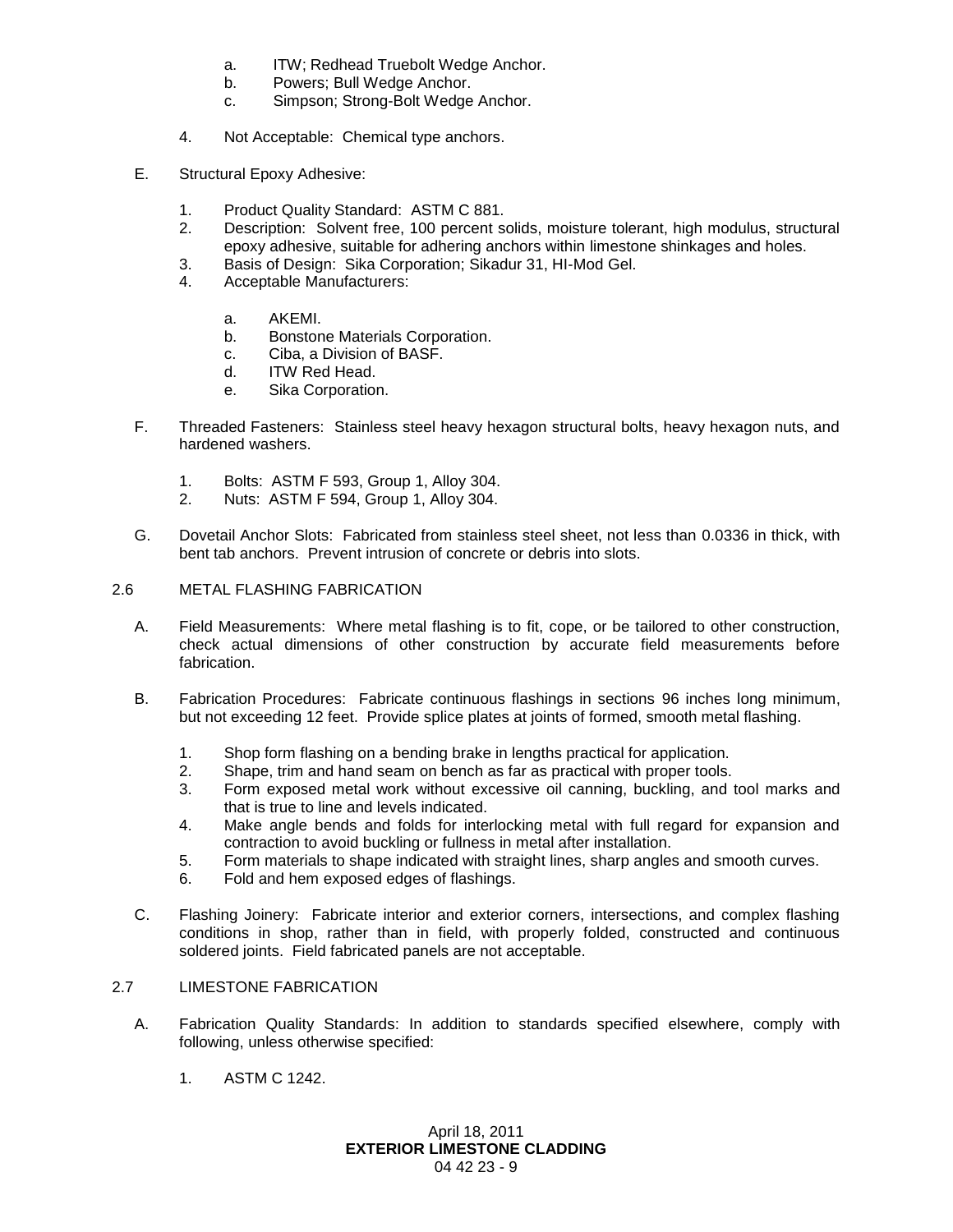- 2. ILI Indiana Limestone Handbook.
- 3. Delegated engineering.
- 4. Approved submittals.
- B. Limestone Quarry:
	- 1. Quarry limestone in contiguously extracted, matching blocks from a single bed of quarry stratum in a manner to ensure fabricated limestone will match approved submittals; fabrication from random sequence of blocks not permitted.
	- 2. Inspect quarried blocks and reject blocks with cracks extending through block.
- C. Fabrication Plant:
	- 1. Inspect limestone for compliance with requirements for appearance, material, and fabrication. Replace defective panels.
	- 2. Grade and mark limestone for overall uniform appearance when assembled in place. Natural variations in appearance are acceptable if installed limestone panels match range of colors and other appearance characteristics represented in approved samples.
	- 3. Limestone panels with cracks shall not be used except for cutting out smaller panels without cracks.
- D. Fabricating Limestone: Fabricate in a manner to ensure limestone will match approved submittals.
	- 1. Selection: Select limestone for fabrication that complies with following:
		- a. Pre-construction testing.
		- b. Fabricator's quality control inspections.
		- c. Production flexural strength testing.
	- 2. Panel Identification:
		- a. Mark limestone panels, on surface that will be concealed after installation, with designations used on approved shop drawings to identify individual limestone panels.
		- b. Orient markings on vertical panels so that they are right side up when panels are installed.
	- 3. Cutting, Sawing, and Drilling:
		- a. Control depth of limestone and back check to maintain minimum clearance of not less than 1 inch between backs of limestone panels and other substrates behind limestone.
		- b. Make sizes, shapes, grain drift, and finishes required to comply with requirements indicated without cracks, broken corners, chipped edges, or other defects.
		- c. Shape to produce joints uniform in width.
		- d. Mortise and drill sinkages, rabbets, and holes for anchors, dowels, fasteners, supports, and lifting devices.
		- e. For square edges, cut straight, true, and at right angle to face; unless otherwise indicated, finish edge to match exposed face.
		- f. For quirk-miter corners, unless otherwise indicated, provide for cramp anchorage in top and bottom bed joints.
		- g. Make arises straight, sharp, true, and continuous at joints.
		- h. Cut kerfs so that dead load of limestone will be isolated from metal surfaces by not less than 1/16 inch; nibs or bulbs not allowed on kerf legs.
		- i. Form reveals, reglets, openings and other features.
		- j. Slope tops of projections and copings for drainage.
		- k. Cut water drips at underside of horizontal returns and soffits.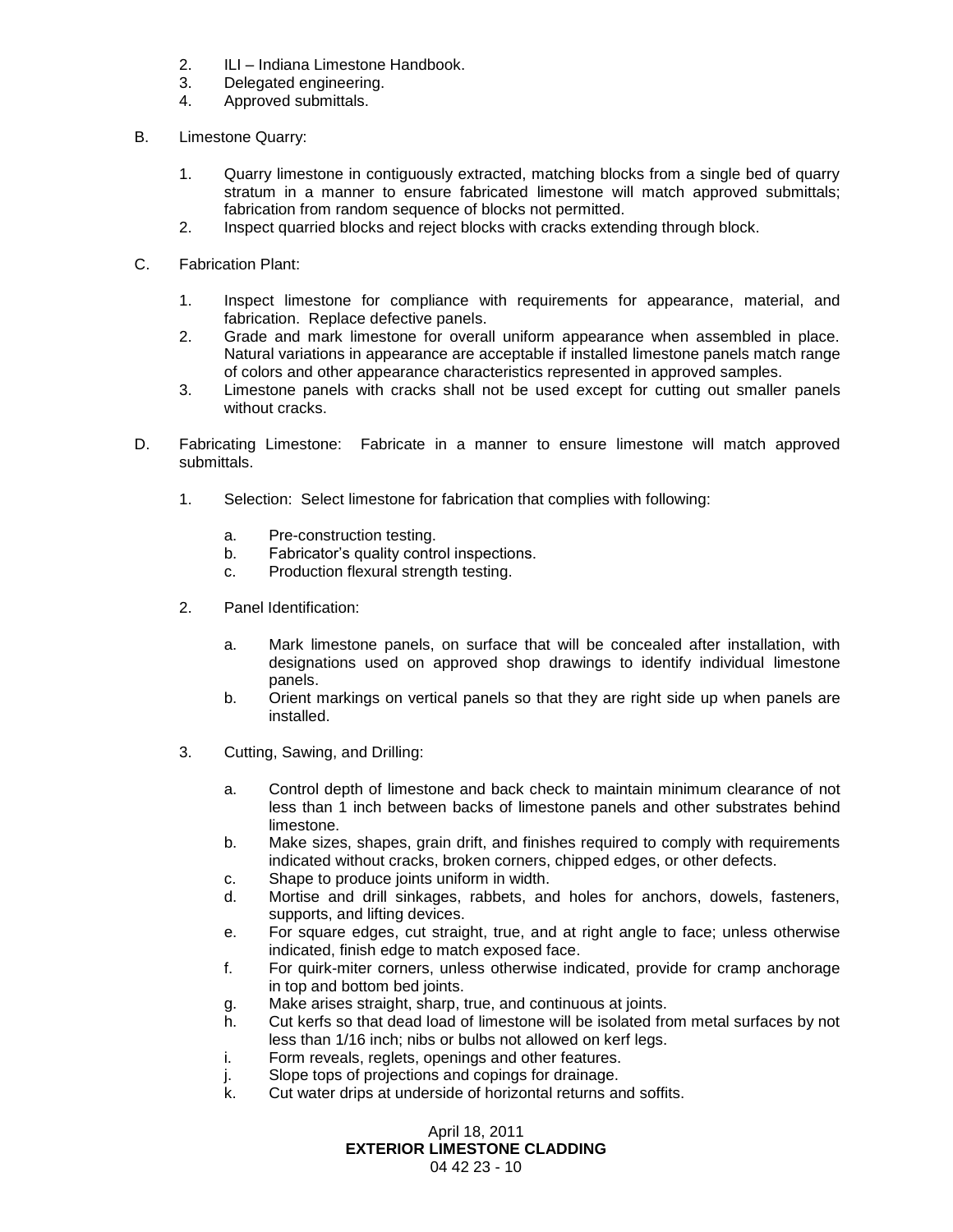- 4. Liner Blocks: Include pins and other anchorage devices in addition to adhesive.
- E. Contiguous Work: Provide chases, reveals, reglets, openings, and similar features as required to accommodate contiguous work.
- F. Tolerances: According to ILI Indiana Limestone Handbook.

### PART 3 - EXECUTION

### 3.1 EXAMINATION

- A. Acceptance of Surfaces and Conditions:
	- 1. Examine substrates for compliance with requirements, installation tolerances and other conditions affecting performance.
	- 2. Proceed only when unsatisfactory conditions have been corrected in a manner complying with Contract Documents.
	- 3. Starting work within a particular area will be construed as acceptance.

### 3.2 PREPARATION

- A. Substrate Cleaning: Remove defects or deficiencies that would result in poor or potentially defective installation of limestone cladding, or, that would cause latent defects in work.
- B. Limestone Cleaning: Clean dirty or stained limestone surfaces by removing soil, stains, and foreign materials before setting.

## 3.3 SETTING LIMESTONE

- A. Installation Quality Standards: In addition to standards specified elsewhere, perform work according to following, unless otherwise specified:
	- 1. ASTM C 1242.
	- 2. ILI Indiana Limestone Handbook.
	- 3. Delegated engineering.
	- 4. Approved submittals.
- B. Lay Out and Bond Patterns:
	- 1. Lay out walls in advance for accurate patterns, mortar joints, locations of openings, movement-type joints, returns, and offsets.
	- 2. Avoid using limestone panels of less than half-size panels at corners, jambs, and where possible at other locations.
	- 3. Interlock corners of each course.

### *(Specifier Note: RETAIN one of subparagraph below, RETAIN appropriate bracketed options, or EDIT one to fit project; show details of pattern and mortar joints on Drawings because terminology may not be clear.)*

- 4. Arrange limestone in range ashlar pattern with course heights as indicated, [uniform] [random] lengths, and uniform joint widths, with offset between vertical joints as indicated.
- 5. Arrange limestone in broken-range ashlar pattern with uniform course heights, random lengths, and uniform joint widths.
- 6. Arrange limestone in three-course, random-range ashlar pattern with random course heights, random lengths (interrupted coursed), and uniform joint widths.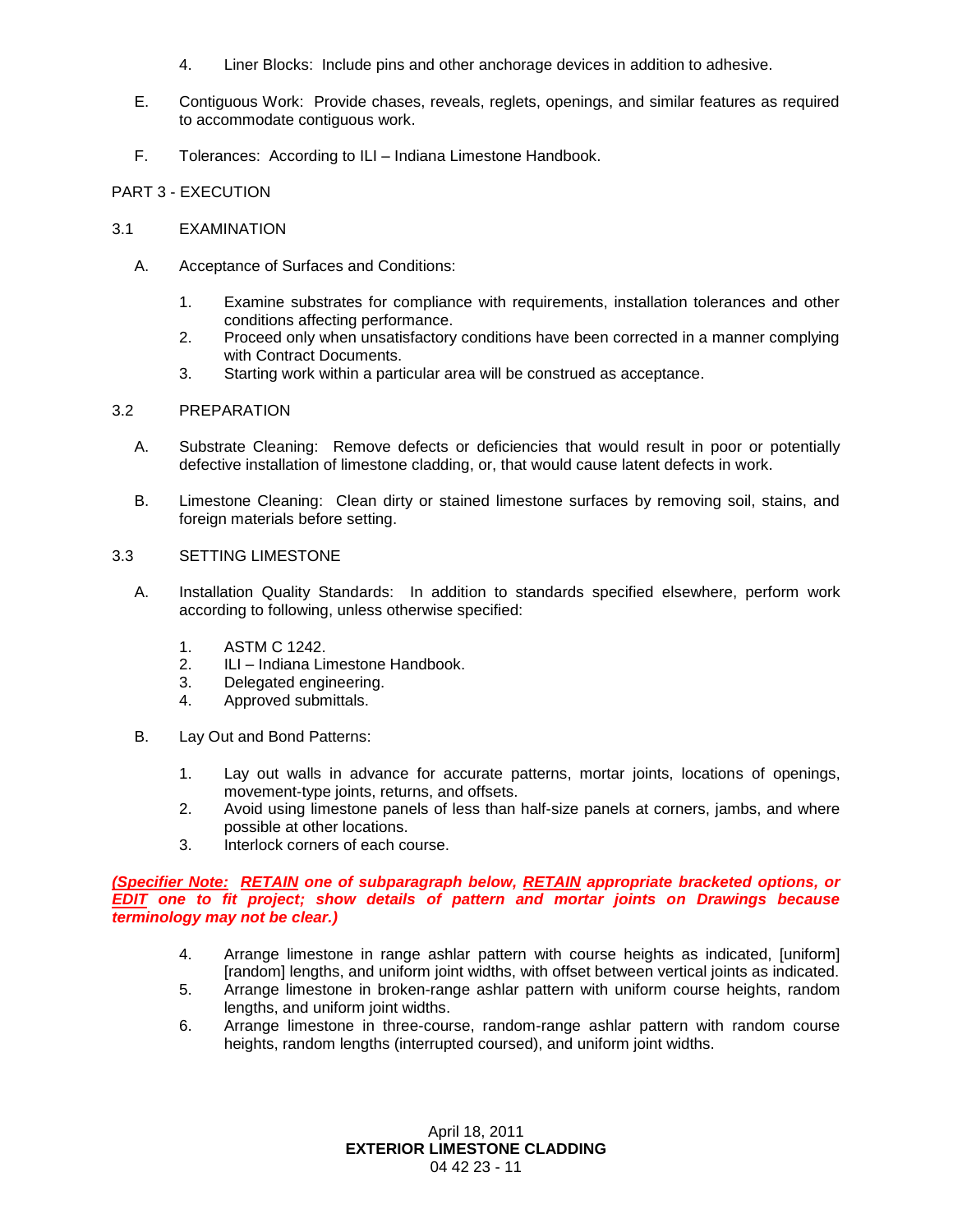- 7. Arrange limestone in [coursed] [uncoursed] rubble pattern with joint widths within tolerances indicated. [Insert small limestone pieces into spaces between larger limestone panels as needed to produce joints as uniform in width as practical.]
- 8. Arrange limestone in polygonal (mosaic) pattern with uniform joint widths.
- 9. Arrange limestone with color and size variations uniformly dispersed for an evenly blended appearance.
- C. Openings: Leave for equipment to be installed before completion of limestone cladding; after installation of equipment, complete limestone cladding to match adjacent construction.
- D. Cutting and Trimming:
	- 1. Saw-Cut Surfaces: Use power saws to cut limestone that is fabricated with saw-cut surfaces. Cut lines straight and true, with edges eased slightly to prevent snipping.
	- 2. Rough Surfaces: Use hammer and chisel to shape limestone.
- E. Sorting and Blending:
	- 1. Sort and remove limestone that does not comply with requirements relating to aesthetic effects, physical properties, fabrication, or that is otherwise unsuitable for intended use.
	- 2. Mix panels to produce uniform blend of colors and textures; if color blending is a critical aspect of work, manufacturer shall provide instructions for blending.
- F. Steel Loose Lintels: Set where indicated or required with not less than 8 inches of bearing at each jamb, unless otherwise indicated.
- G. Installation Requirements:
	- 1. Install anchors, supports, fasteners, and other attachments indicated or necessary to secure limestone cladding in place.
	- 2. Locate shims so point loading does not adversely affect limestone performance.
	- 3. Shim and adjust anchors, supports, and accessories to set limestone accurately in locations indicated.
	- 4. Set limestone with uniform joints of widths indicated and with edges and faces aligned according to established relationships and indicated tolerances.
	- 5. Provide expansion, control, and pressure-relieving joints of widths and at locations indicated. Keep joints free of mortar and other rigid materials.
	- 6. Field application of epoxy adhesive not permitted.
- H. Weeps: Install weeps at not less than 24 inches on centers in head joints of first course of limestone cladding immediately above embedded flashings.
- I. Tolerances: According to ILI Indiana Limestone Handbook.

### 3.4 EMBEDDED FLASHINGS

- A. General: Drawings may not necessarily indicate or describe full extent of work required for embedded flashing.
- B. Scheduled Locations: In addition to conditions shown on Drawings, install embedded flashings within limestone cladding cavity at following locations to direct downward flow of infiltrated water within cavity to exterior:
	- 1. Shelf angles with end dams at through-wall openings; and with lap joints.
	- 2. Lintels without end dams or laps.
	- 3. Jambs at through-wall openings, full height from sill to head.
	- 4. Other obstructions.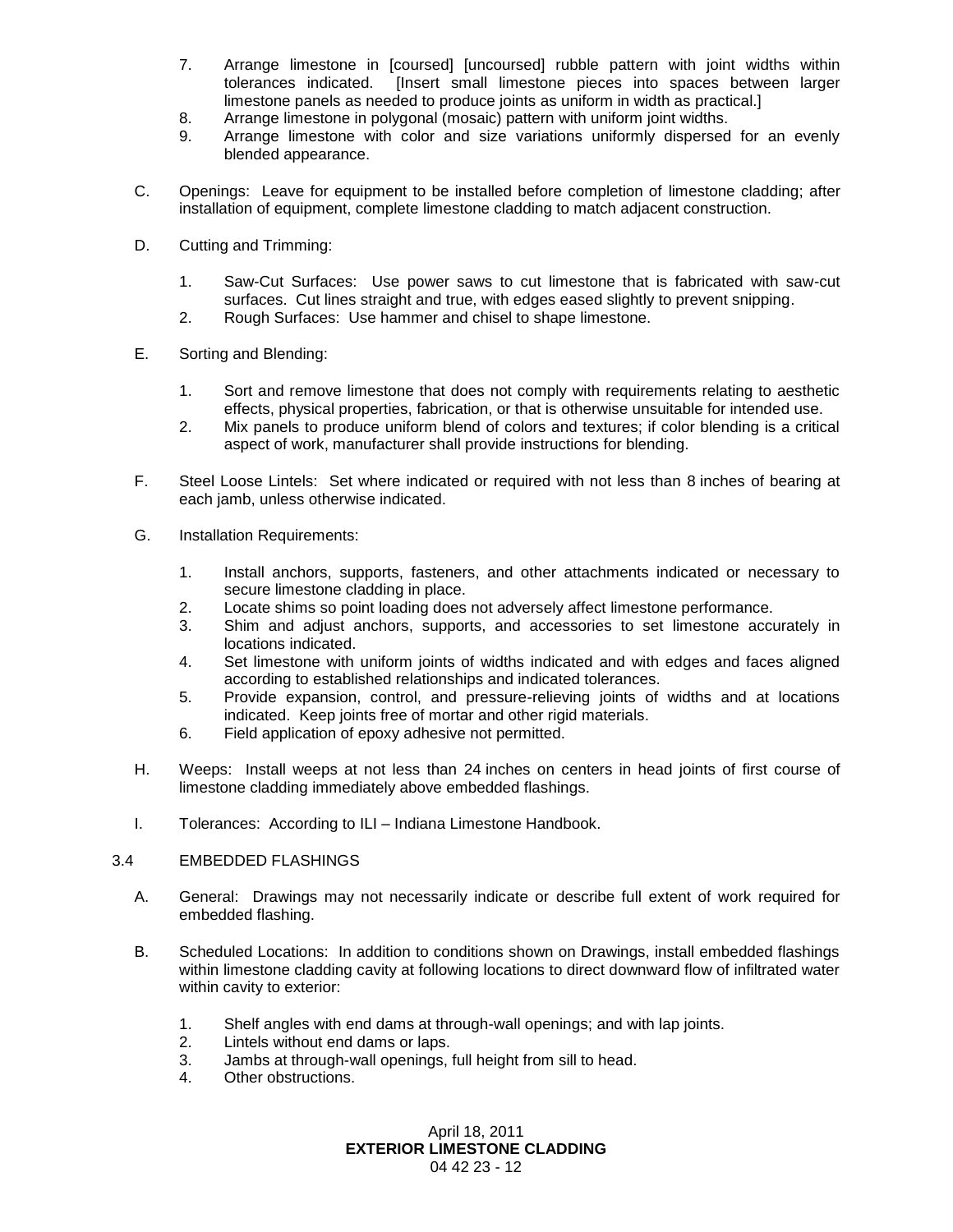C. Preparation: Substrate surfaces shall be smooth and free from projections that could puncture flashing.

*(Specifier Note: As indicated above, there are several flashing materials and methods that are commonly used, therefore editing of this Article is required to compliment the flashing details indicated on the Drawings. This guide specification offers several types of embedded flashing.)*

*(Specifier Note – Flashing Type 1 – Field Assembled Metal-Membrane: If this method is selected, RETAIN paragraph below.)*

- D. Flashing Installation: Install flashings to direct infiltrated water to exterior.
	- 1. Install 4 inch wide sheet metal with outside hemmed drip edge true to line and levels indicated; minimize quantity of lap joints by using longest units possible. At lap joints, form neat and aligned joints by interlocking splice plate within hemmed edge of sheet metal flashing profile; apply sealant and rubberized asphalt flashing as indicated to create water-resistant joint.
	- 2. Apply rubberized asphalt membrane beginning 1 inch from outside edge of sheet metal and extend up wall of backup construction not less than 12 inches.
	- 3. Attach termination bar with screws and seal top with continuous sealant.
	- 4. At continuous shelf angles, terminate horizontal flashings at through-wall openings with properly folded and constructed sheet metal end dams with a depth of not less than 1 brick course, with continuous soldered joints.
	- 5. At lintels, terminate horizontal flashings at end of lintel with properly folded and constructed sheet metal end dams with a depth of not less than 1 brick course, with continuous soldered joints.

*(Specifier Note – Flashing Type 2 – Single Flexible Sheets: If this method is selected, RETAIN paragraph below.)*

A. Flashing Installation: Set sheets in proper alignment with formed end dams, laps, and attachments to back construction indicated by manufacturer's instructions.

*(Specifier Note – Flashing Type 3 – Pre-Manufactured Metal-Membrane: If this method is selected, RETAIN paragraph below.)*

- B. Flashing Installation:
	- 1. Set pre-manufactured units in proper alignment with outside hemmed sheet metal drip edge true to line and levels indicated.
	- 2. Lap pre-manufactured units and seal with sealant.
	- 3. Apply adhesives as indicated by manufacturer's instructions.
	- 4. Form inside and outside corners according to conditions and lap with pre-manufactured units.

# 3.5 ADJUSTING

- A. Damage Repair:
	- 1. If acceptable to Architect, repair damage according to ILI Repairing Damage to Indiana Limestone.
	- 2. If damaged cannot be repaired, remove and replace limestone panels that are loose, chipped, broken, stained, or otherwise damaged or that do not match adjoining panels. Install new panels to match adjoining panels and install fresh mortar, pointed to eliminate evidence of replacement.